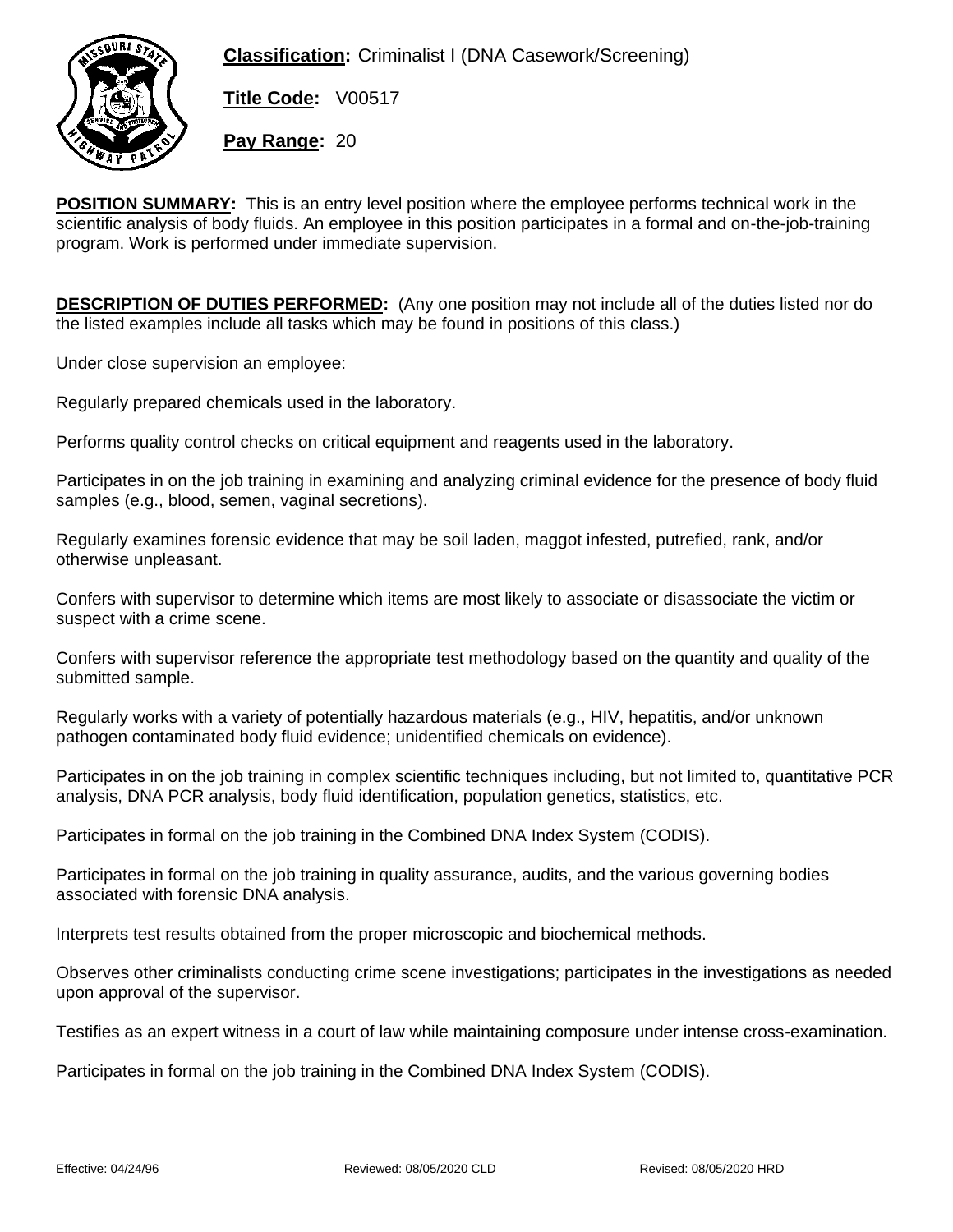## **Classification:** Criminalist I (DNA Casework/Screening) Page 2

Participates in formal on the job training in quality assurance, audits, and the various governing bodies associated with forensic DNA analysis.

Interprets test results obtained from the proper microscopic and biochemical methods.

Observes other criminalists conducting crime scene investigations; participates in the investigations as needed upon approval of the supervisor.

Testifies as an expert witness in a court of law while maintaining composure under intense cross-examination.

Prepares evidence and exhibits; maintains report files; issues periodic and special reports.

Generates and receives requests to and from other law enforcement agencies, prosecutors, attorneys, etc., reference criminal evidence and crime laboratory procedures.

Studies and assists in revising standard operating procedures, training, quality control, and safety manuals, etc., within the chosen/related discipline.

Learns about and participates in the proficiency testing program for the section.

Operates standard office equipment (e.g., personal computer, telephone, fax machine, copier, etc.).

Operates laboratory robots, automation/robotic systems and instruments.

Utilizes software specific to Laboratory Information Management Systems, and quality assurance and sample tracking.

Participates in and successfully passes practical competency and/or written test(s) prior to assuming casework and/or operating scientific instrumentation.

Reads and demonstrates understanding of the technical material contained in operating procedures, training, quality control, and safety manuals, etc., within the discipline.

Performs job-related travel, as needed.

Performs other related duties as assigned.

**REQUIRED KNOWLEDGE, SKILLS, AND ABILITIES:** Knowledge regarding the Polymerase Chain Reaction (PCR), quantitative PCR, Short Tandem Repeats (STR), and electrophoresis.

Knowledge regarding the function and purpose of basic laboratory equipment.

Knowledge regarding general laboratory safety procedures, including Universal Precautions.

Ability to actively participate in a formal on-the-job training.

Ability to learn the procedures and methods used in the scientific analysis of body fluids.

Ability to communicate in English clearly and concisely, both orally and in writing.

Ability to confer with supervisor and be guided in the decision-making process.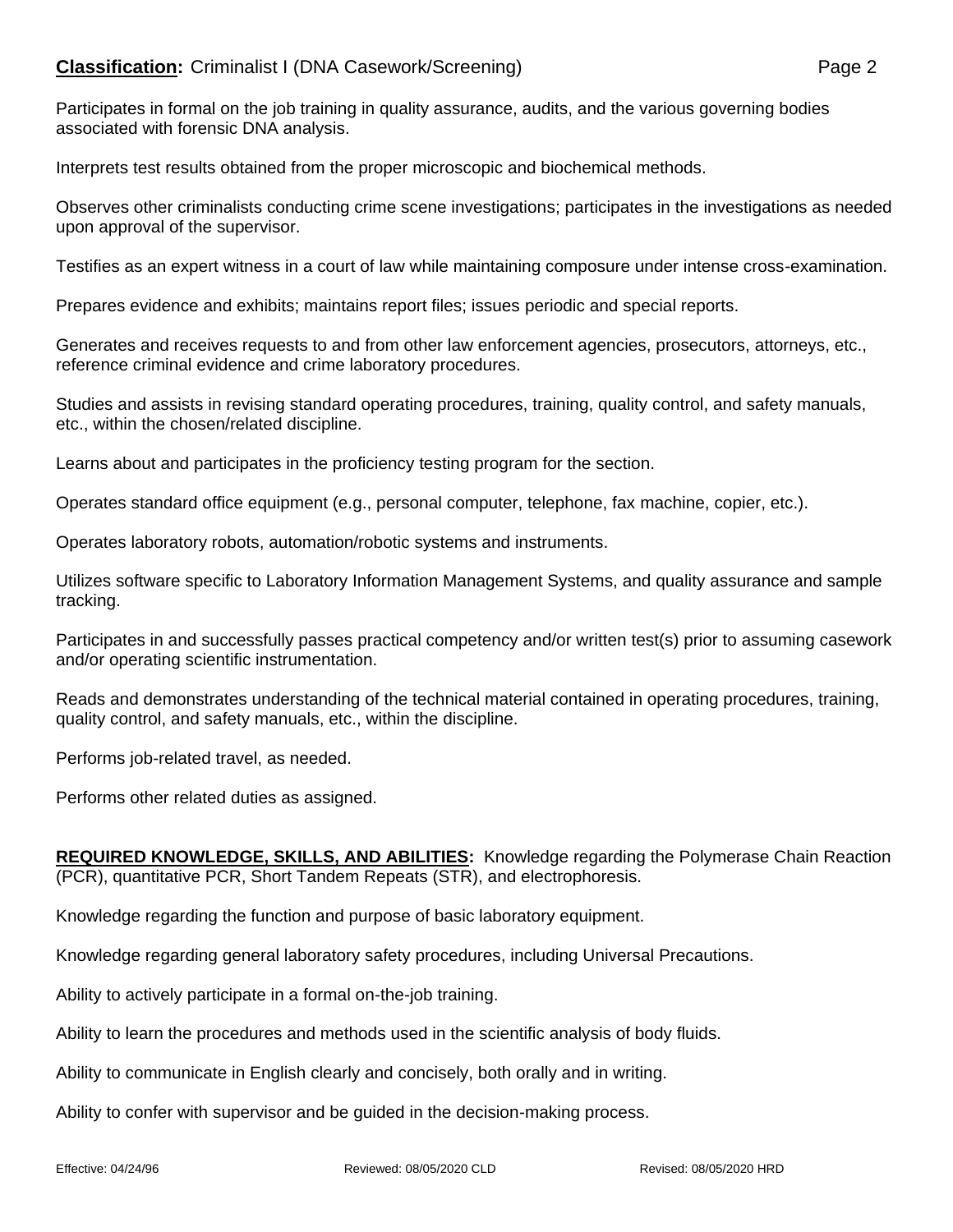## **Classification:** Criminalist I (DNA Casework/Screening) Page 3

Ability to work with potentially hazardous and/or decomposed materials as detailed in the description of duties.

Ability to generate and receive requests for information from a variety of individuals reference forensic science.

Ability to discuss graphic topics with competence, impartiality, and professionalism.

Ability to learn about the compilation and preparation of evidence for presentation in court and the role of an expert witness in legal proceedings.

Ability to perform work in accordance with prescribed procedures, make accurate observations of test results, and prepare accurate records and reports.

Ability to gather, assemble, correlate, and analyze facts to be incorporated into a report of laboratory work and tests.

Ability to maintain composure while under cross-examination regarding personal and scientific qualification and defend laboratory finding in court.

Ability to work with highly sensitive information in a confidential and professional manner and maintain the information as such.

Ability to distinguish color necessary to perform laboratory tests.

Ability to perform microscopic work for extended periods.

Ability to examine forensic evidence and recognize and identify minute details.

Ability to stand for extended periods and lift moderate loads (30 pounds).

Ability to establish and maintain effective working relations with others.

Ability to properly use laboratory equipment, photography equipment, standard office equipment, and chemicals.

Ability to transport tools, equipment, and evidence necessary to facilitate crime scene investigations.

Ability to perform job-related travel (e.g., appearing in court, facilitating crime scene investigations, and attending training meetings, seminars, etc).

Ability to participate in and successfully pass practical and/or written competency test(s) prior to assuming casework.

Ability to work with material that may be of a sexual nature relating to criminal activity (e.g., written material, photographs, and/or verbal language, etc.).

Ability to work hours as assigned.